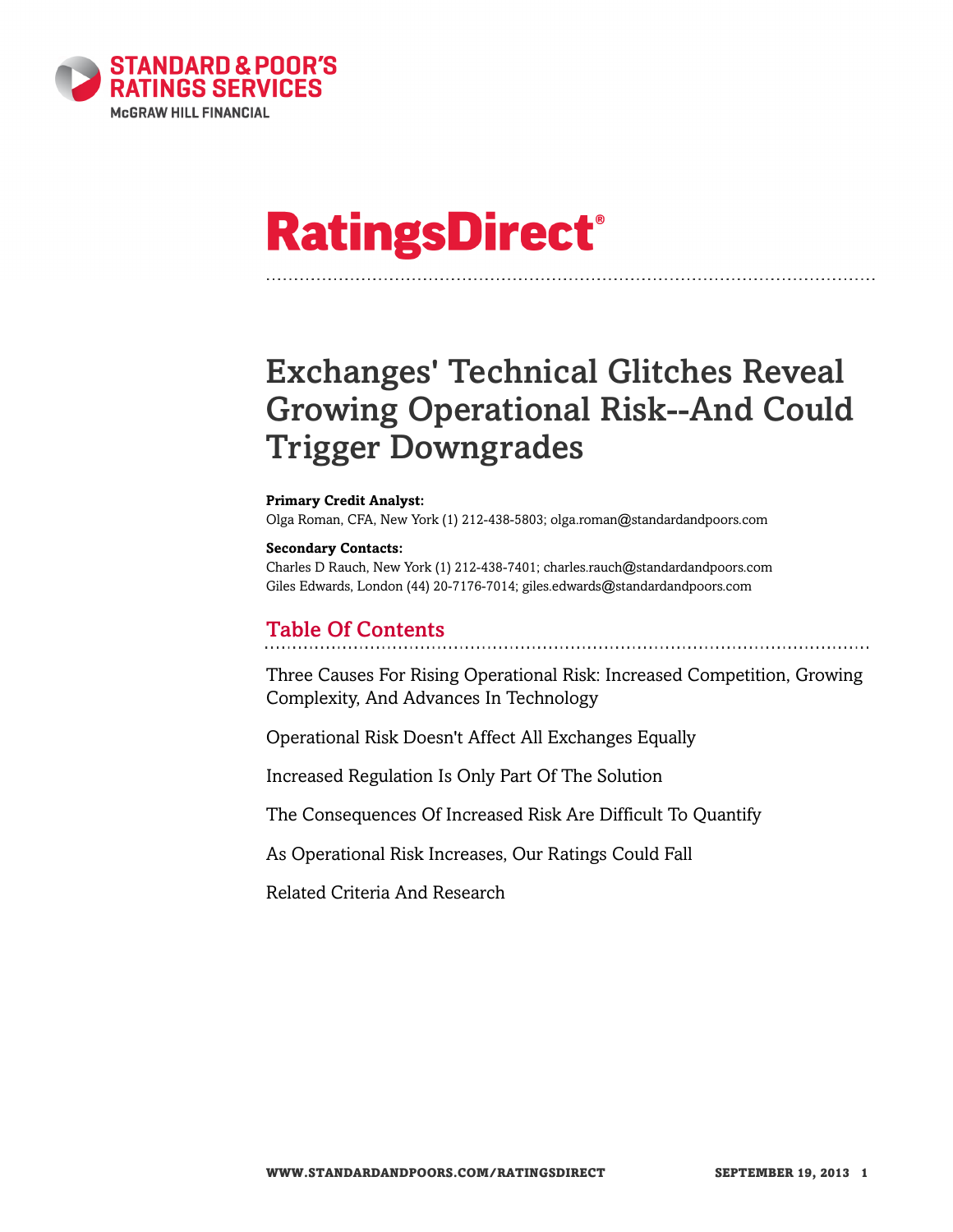## Exchanges' Technical Glitches Reveal Growing Operational Risk--And Could Trigger Downgrades

We believe that a spate of technical snafus at exchanges around the world in the past 18 months reveal exchanges' vulnerability to high operational risk (see table 1). In the U.S., some of the recent infamous technical glitches include NASDAQ OMX Group's Facebook IPO fiasco, BATS Global Markets' IPO failure on its own exchange, and NASDAQ's connectivity problem with its data system that halted trading for over three hours in all NASDAQ-listed stocks. Exchanges in other parts of the world have also experienced operational problems, including a glitch at the London Stock Exchange that delayed the release of many company announcements by 1.5 hours, an outage at the Singapore Exchange in April that delayed dealing in derivatives contracts for almost three hours, and a typo at the Tel Aviv Stock Exchange in August that sent Israel Corp. stock plummeting 99.9% and brought all trading to a halt. (Watch the related CreditMatters TV segment titled, "How Rising Operational Risks Could Affect Standard & Poor's Ratings On Global Exchanges," dated Sept. 20, 2013.)

#### **Overview**

- A rash of technical glitches at exchanges worldwide highlight vulnerability of these entities to high operational risk.
- We account for some operational risk in our ratings already, but as technical problems occur more frequently, operational risk is becoming a more important component in our analysis and could result in downward pressure on ratings over the next few years.
- We view new competitive dynamics, changes in market structure, and advances in trading technology as the main causes for increased operational risk during the past five to seven years.
- Increasing frequency of operational glitches has drawn regulatory attention that is likely to result in tougher regulatory standards and oversight. In our view, increased regulation is only part of the solution to address increased operational risk.

Our ratings on exchanges, clearinghouses, and central securities depositories have always incorporated our view of their high operational risk, given their heavy dependence on processing technologies and telecommunications and the massive daily transaction volumes they process. But as technological glitches grow more frequent, operational risk is becoming a more important component in our rating analysis.

Basel II defines operational risk as "the risk of direct or indirect loss resulting from inadequate or failed internal processes, people, and systems, or from external events." When we assign ratings to financial markets infrastructure companies, we review, but do not audit or certify, their operations to determine their relative exposure to unmitigated operational risk--risk that has a potential impact on the company's financial performance. As part of our assessment of operational risk, we review disaster-recovery and business-continuity plans, computing systems' capacity and redundancies, and the security of both the database and physical facilities and the company's investment plans in these areas.

In our view, the recent preponderance of technical glitches at exchanges underscore a gradual rise in operational risk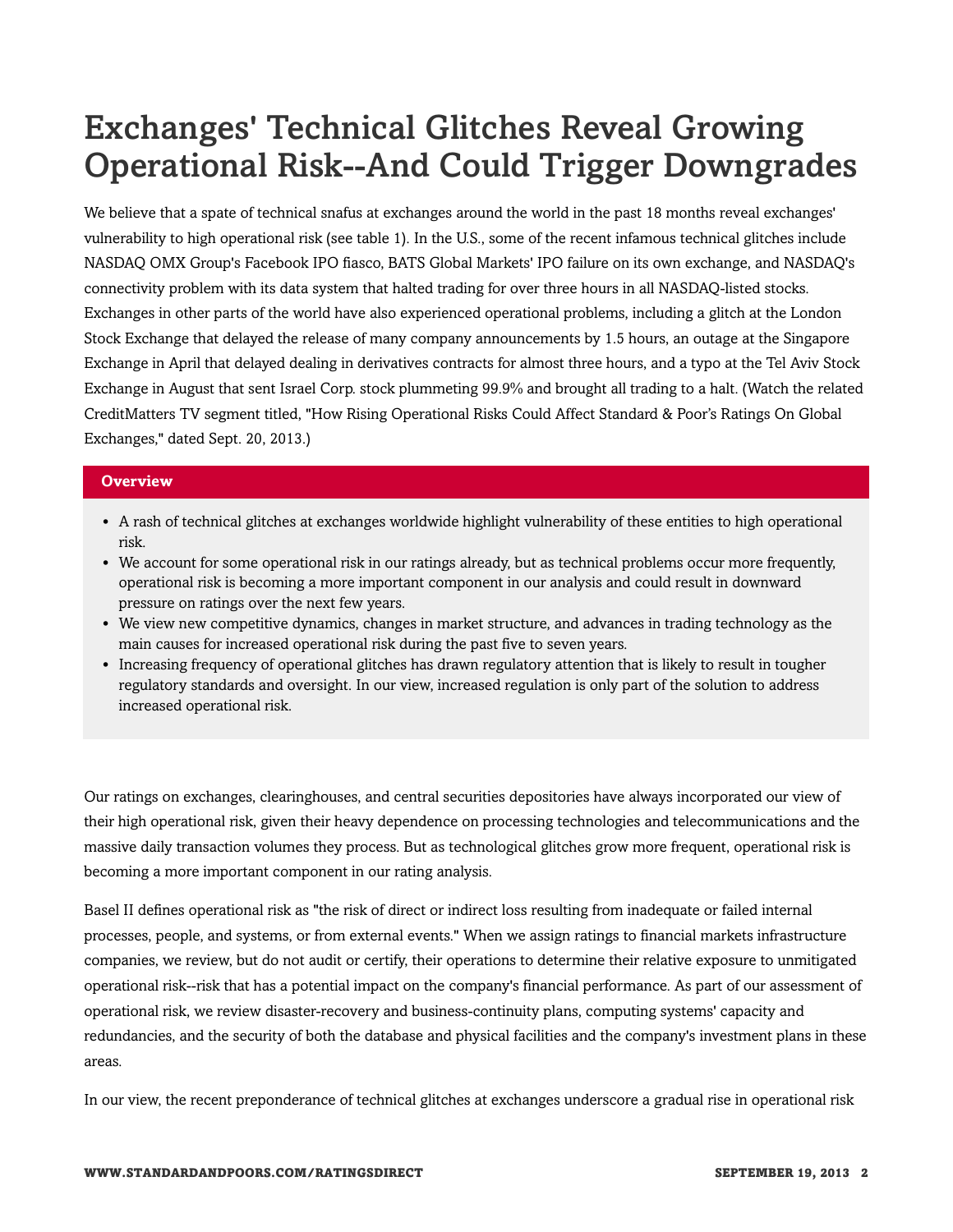for this industry over the past five to seven years. We believe there are three main causes for the increase:

- New competitive dynamics
- Changes in the market's structure
- Advances in trading technology

Although these factors are in play at all exchanges, the recent series of technical problems suggests that stock exchanges--as opposed to futures or derivative exchanges--have become more prone to operational risk. They have also drawn regulatory attention that is likely to result in tougher regulatory standards and oversight. While increased regulation may reduce operational risk, we do not believe it will completely eliminate it. It will also likely lead to higher compliance and investment costs for companies. Furthermore, the poor track record of outages and other operational problems at some specific exchanges could damage their reputation and their competitiveness in the marketplace, and the recent glitches could weigh on our assessments of both individual exchange ratings and the overall industry risk profile. We believe the combination of these factors could put downward pressure on ratings over the next few years.

## <span id="page-2-0"></span>Three Causes For Rising Operational Risk: Increased Competition, Growing Complexity, And Advances In Technology

We believe that the increasing frequency of technical glitches at exchanges has been mainly caused by new competitive dynamics, changes in the market structure, and advances in trading technology.

In our opinion, the implementation of the Regulation National Market System (Reg NMS) in the U.S. in 2007 and the Markets in Financial Instruments Directive (MiFID) in Europe in 2007 significantly changed competitive dynamics, which indirectly contributed to rising operational risks. Stock exchanges, in particular, face increased competition from new execution and listing venues, including alternative trading systems (ATSs), multilateral trading facilities (MTFs), and dark pools. As a result, the market share of the registered stock exchanges has generally been falling (see table 2). A significant number of trades bypass the registered exchanges and go to dark pools and internalizers. Dark pools are trading platforms where buyers and sellers of stocks remain anonymous and their orders are hidden until they are processed. Internalizers are brokers that match orders within their own firms, allowing them to avoid exchange fees. The amount of trades executed on nondisplayed venues soared to almost 40% of U.S. trading volume in 2012 from approximately 9% in 2008, according to data from Rosenblatt Securities.

As a result of increased competition, the market structure has become more complex. Reg NMS and MiFID promoted greater competition among stock exchanges, but the unintended consequence was greater market fragmentation. In the U.S. today there are 16 SEC-registered securities exchanges and more than 50 ATSs, for example, whereas before 2005 the New York Stock Exchange (NYSE) and the NASDAQ Stock Market dominated the equities market. This fragmentation has led investors to rely on the interconnectivity among a myriad of fragmented pools of liquidity. This interconnectivity means problems at one exchange could jeopardize functionality at others. When the NASDAQ Stock Market halted trading on Aug. 22, for example, other stock exchanges, including NYSE, BATS, and Direct Edge, also had to stop trading in NASDAQ-listed securities.

In our view, advances in trading technology have also contributed to increased operational risk. Exchanges rely on the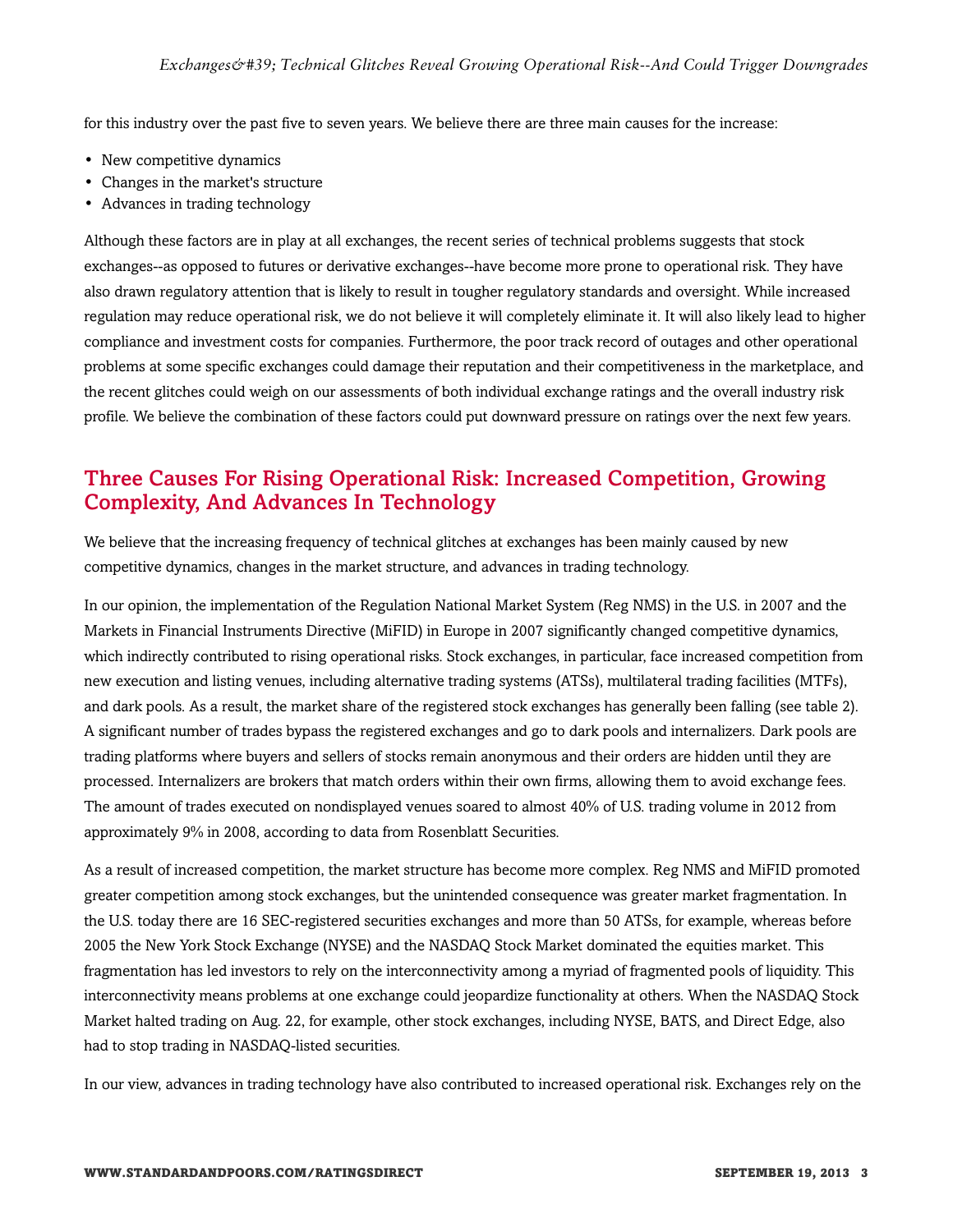#### *Exchanges' Technical Glitches Reveal Growing Operational Risk--And Could Trigger Downgrades*

resilience, capacity, and speed of their trading platforms to efficiently process millions of transactions daily. Over the past five years, exchanges made significant investments in speed and functionality. To stay competitive, exchanges need to continuously develop and enhance electronic trading platforms and add new functionalities and order types. The rise of high-frequency traders, which contribute more than 50% of total trading volume in the U.S., and the exchanges' heavy reliance on these order flows to generate revenues have led them to spend millions of dollars to reduce trade latency and build colocation services to attract high-frequency traders to their marketplace. As a result, trade latency is now measured in microseconds compared with seconds a few years ago. While technology is becoming more sophisticated and trade execution more efficient, this also increases the complexity of exchange operations. In our opinion, faster trade speed and greater interconnectivity are amplifying the impact of operational glitches when they occur.

Exchanges' members have also become more prone to operational risk. For example, in August 2012, a computer glitch at Knight Capital led its computers to rapidly buy and sell millions of shares in more than 100 stocks for about 45 minutes, resulting in a \$440 million trading loss. In August 2013, a Goldman Sachs technical error caused the company to accidently send trade orders to the U.S. options exchanges. In this case, the exchanges cancelled the trades, causing no trading loss to Goldman Sachs, but irritating other members who had stood to profit from them.

## <span id="page-3-0"></span>Operational Risk Doesn't Affect All Exchanges Equally

We view stock exchanges' higher vulnerability to operational risk (compared with derivative and futures exchanges), primarily as a function of the numerous point-to-point connections between stock exchanges and the variety of order types they process. Derivatives and futures exchanges, like IntercontinentalExchange and CME Group, tend to have "vertical silo" business models, in which the listings, trading, and clearing of contracts are done under one roof. This means they are less connected to other exchanges and clearinghouses.

The greater fragmentation in the equities markets (especially in the U.S.) creates more interconnectivity between exchanges, which leaves them more vulnerable to operational failures. There are 16 SEC-registered securities exchanges and more than 50 alternative trading platforms in the U.S., each of which is linked with others though a vast web of connections, including those that provide connectivity, routing services, and market data. And additional regulatory and disclosure requirements for stock exchanges, such as the consolidated tape--which provides real time data on prices and trading volumes--increase the complexity of the systems and exposure to operational problems.

Numerous order types also add to the complexity of the equities markets and amplify operational risk. To make the matter even more complicated, there have been discrepancies around how some exchanges execute their order types compared with their own rule books. For example, in January 2013, BATS announced that upon a National Best Bid and Offer (NBBO) update on BATS' BYX Exchange, BZX Exchange, and BATS Options, it had discovered a problem with its matching engine that caused the execution of a short sale order at a price that was equal to or less than the NBBO. The problem started in 2008, but it took the company more than four years to identify it.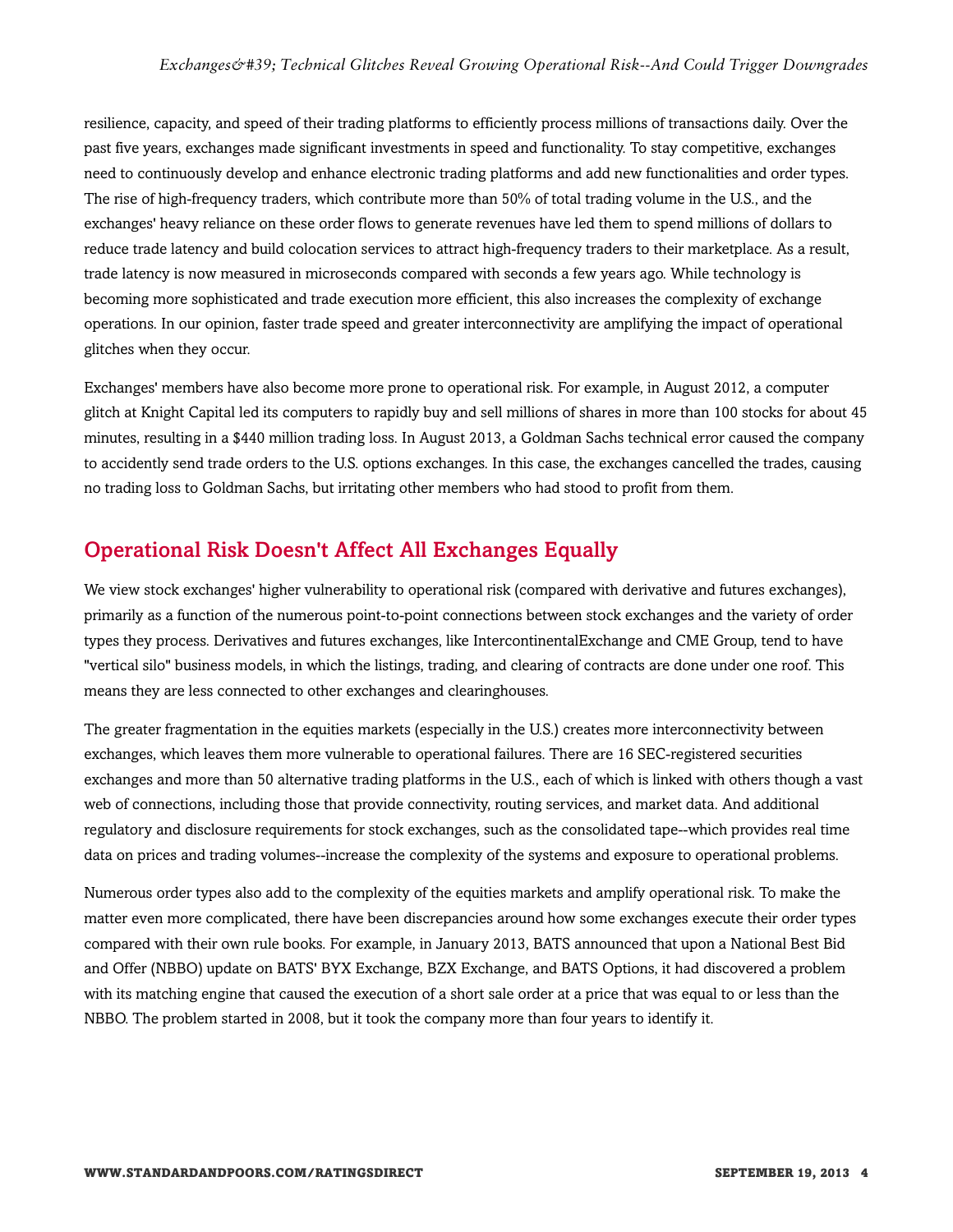## <span id="page-4-0"></span>Increased Regulation Is Only Part Of The Solution

Growing frequency of operational glitches has drawn more regulatory attention that is likely to result in tougher regulatory standards and oversight. We believe more regulations won't completely eliminate operational risk. In our view, the U.S. exchange industry, with its very low latency and fragmentation, needs a coordinated solution between different venues to bolster operational resilience comprehensively. In other markets that today are not fragmented but where trade volumes and traders' demands are rising, we consider that exchange operators, such as Hong Kong Exchanges and Clearing, are prudent to proceed cautiously, prizing the reliable provision of an orderly market over speed.

Following the succession of several high-profile market malfunctions, the SEC intensified its scrutiny of exchanges and their members, launched a broad review into technology and infrastructure issues, and started an investigation of ties between exchanges and high-frequency trading firms. In 2012, several exchanges, including BATS, Direct Edge, and NYSE, became the focus of an SEC regulatory probe. SEC officials were looking into whether some exchanges provide high-speed firms special advantages that give the firms a leg up on less-sophisticated investors. The SEC investigation expanded from just looking into specific order types to a broader examination of how exchanges develop new products, share information, provide incentives to trade, and communicate with clients.

One proposal the SEC and exchanges have been discussing involves implementing "kill switches" between brokers and exchanges that exchanges could use to shut down trading before software glitches get out of control and wreak havoc on markets. Kill switches are common in futures trading, but not in the U.S. stock market. Some stock exchanges support the idea of kill switches, but they are not yet an industrywide requirement.

The SEC also proposed a new rule, Regulation Systems Compliance and Integrity (Reg SCI), in March 2013. The new regulation covers a wide range of SCI entities, including certain self-regulatory organizations, ATSs, plan processors that provide market data to investors, and exempt clearing agencies. Reg SCI would require SCI entities to establish comprehensive policies and procedures governing the function and integrity of their systems, to file notices and reports about the occurrence of certain adverse system events or material changes to systems, and would require self-regulatory organization members to participate in routine and industrywide testing of their systems. The rule would cover all systems that would be likely to affect SCI entity operations or could disrupt the markets. The proposed regulation would replace the current Automation Review Policy, a voluntary information technology review program the SEC created in the response to the 1987 market break and related Rule 301(b)(6) of Regulation ATS.

The 60-day comment period for Reg SCI is finished, and the rule is currently in a revision period with no set implementation date. Although most industry participants have opposed the new regulation, it's likely that the SEC will implement it given the number of recent operational problems. Because the SEC's request for comment asked more than 200 questions on the details and scope of the proposed regulation, the final version might change from the initial proposal.

Most recently, on Sept. 13, 2013, the SEC had a meeting with top executives from major U.S. exchanges, the Financial Industry Regulatory Authority, the Depository Trust & Clearing Corp., and the Options Clearing Corp., to discuss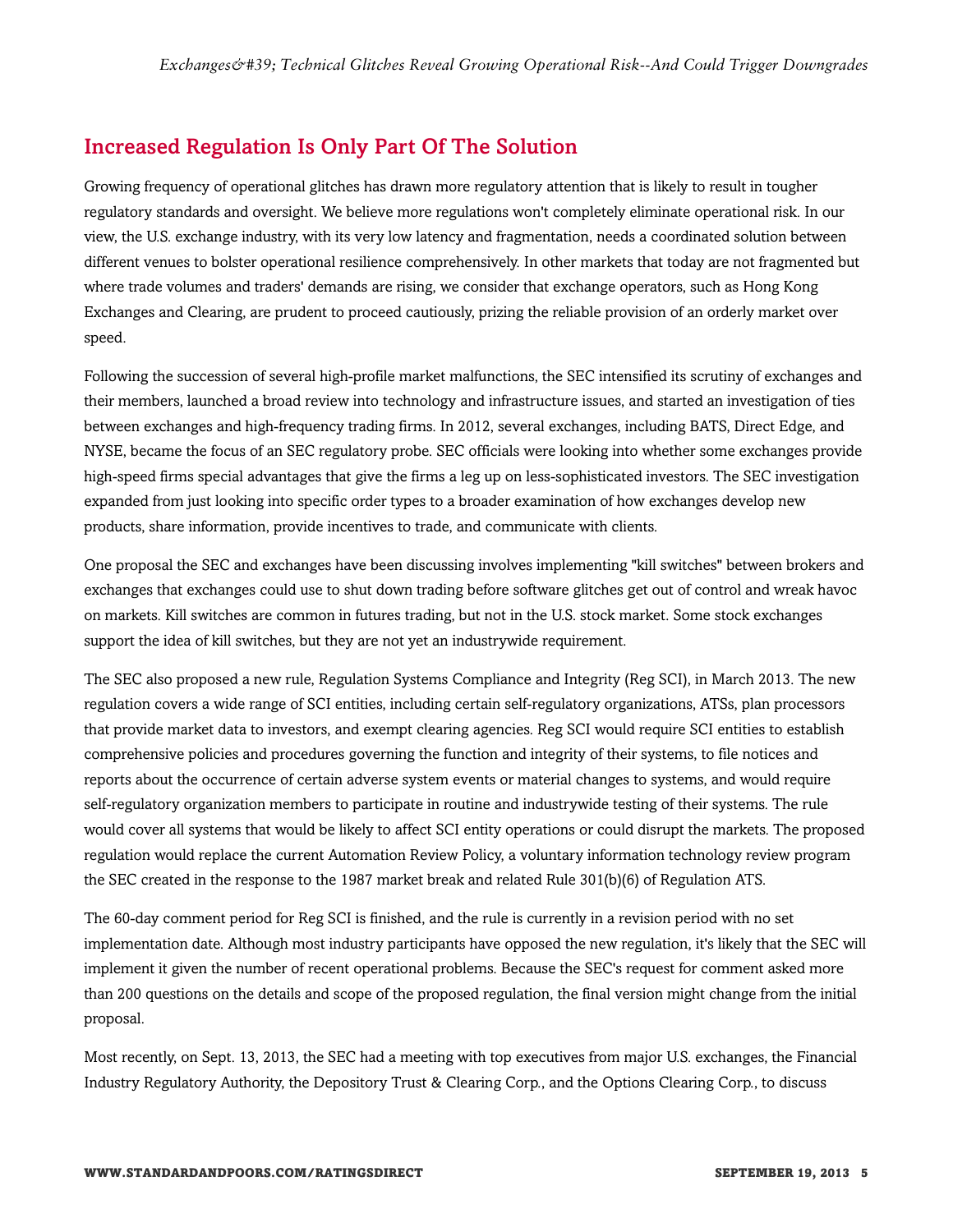recent NASDAQ OMX operational issues. Topics they covered included management and oversight of key data feeds, testing standards, kill switches, and ways to improve the integrity of market systems. According to an SEC statement, exchanges should provide action plans to the SEC that address the standards for highly resilient and robust systems for the securities information processors, identify and provide assessments of other critical infrastructure systems, and provide rule amendments to implement kill switches. This SEC meeting followed the Commodity Futures Trading Commission's issuance of a "Concept Release on Risk Controls and System Safeguards for Automated Trading Environments" on Sept. 9, 2013, which focuses on tightening rules for high-frequency trading firms.

In our opinion, increased regulations may reduce operational risk somewhat, but they could also create a false sense of security. Although strict policies and procedures, strong internal controls, robust corporate governance, and experienced, competent, and well-trained staff can help exchanges mitigate operational risk to some degree, there is no realistic way to completely eliminate it. We believe that technology outages are inevitable because no system can be completely immune to failures, even with thorough backups, redundancies, and extensive testing. As NASDAQ's CEO Bob Greifeld said in his recent CNBC interview, "There will always be issues in the ecosystem."

## <span id="page-5-0"></span>The Consequences Of Increased Risk Are Difficult To Quantify

The fallout from outages and other failures at exchanges and their potential financial impact are difficult to quantify, especially for "black swans"--extremely low probability but high-impact events. Although the direct monetary impact of such events has been relatively limited thus far, their indirect effects could be more significant.

Most exchanges have insurance coverage or contractual provisions that limit their liability for operational failures. The NASDAQ Stock Market's rules limit its liability to just \$500,000 per operational incident (\$3 million per month), but it made a \$62 million voluntary payment to reimburse its members for losses they incurred as a result of the exchange's mishandling of the Facebook IPO. The bigger issue, however, is significant reputational risk, which could impair exchanges' competitiveness in the marketplace and hurt their business and financial conditions. NASDAQ's operational glitches, for example, could damage its franchise. In fact, the NASDAQ Stock Market is no longer the undisputed leader in tech IPOs and listings. According to a recently published S&P Capital IQ article, the NYSE completed 21 tech IPOs over the past 15 months, compared with 15 for NASDAQ (see "The NASDAQ's Recent Shutdown May Affect Futures Business," published Aug. 23, 2013).

Frequent operational issues could also cause an exchange to lose market share to the increasing number of other global competitors or smaller opaque trading venues, such as ATSs, MTFs, and dark pools. We believe if traditional exchanges continue losing market share, market quality could suffer in terms of distorted prices and less transparency.

## <span id="page-5-1"></span>As Operational Risk Increases, Our Ratings Could Fall

We believe that rising operational risk is becoming a more important factor in our ratings, with the potential to affect both our assessment of the overall exchange industry's risk profile and the creditworthiness of individual companies. While we expect exchanges to continue playing a significant role in the financial markets, more high-profile snafus could lessen their competitive advantage and reduce their market share, resulting in higher industry risk.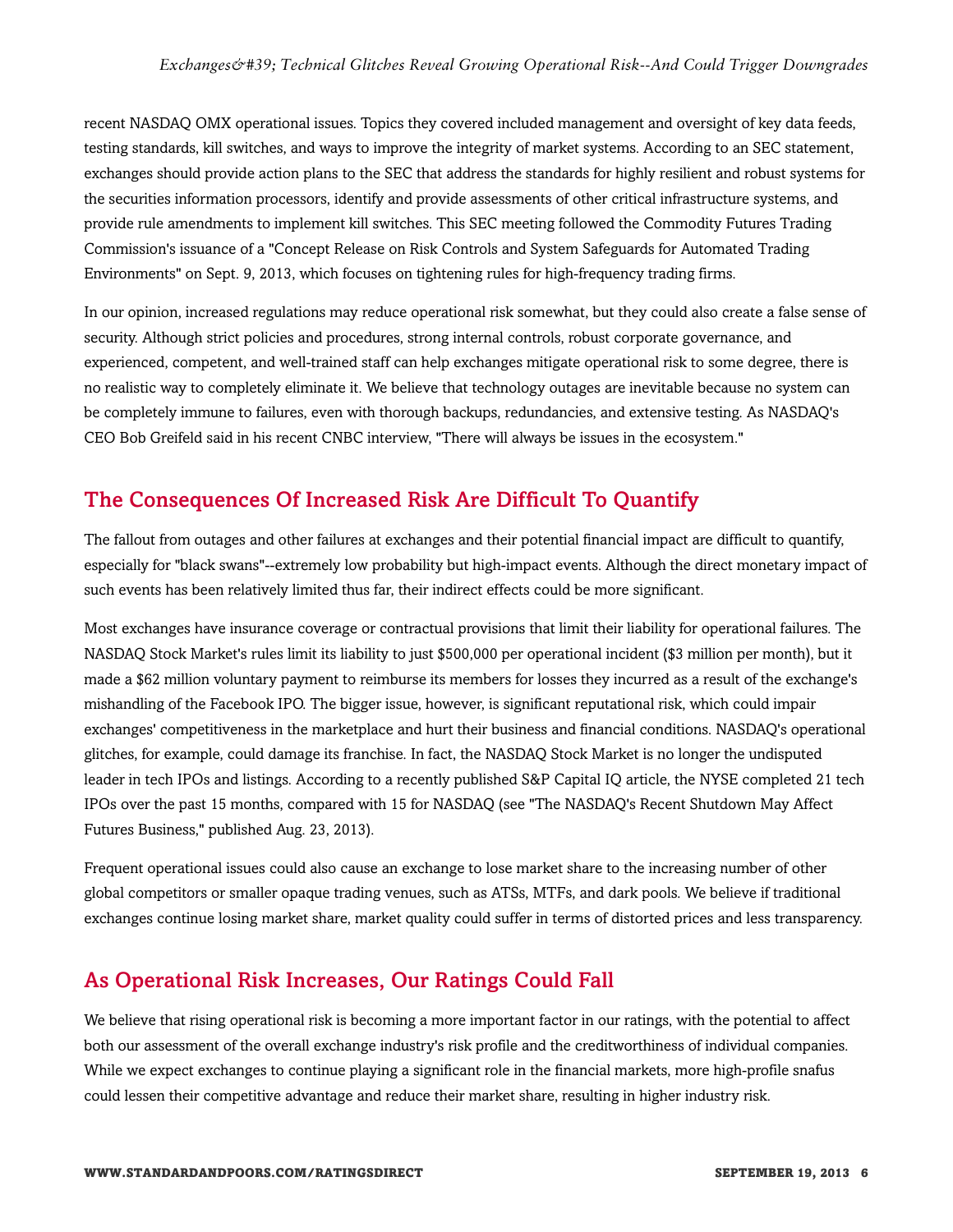Although our credit analysis of exchange companies focuses more on cash flow generation than positive tangible equity, we expect regulated operating subsidiaries to maintain sufficient liquid capital to cover unexpected losses that could arise from operational issues. While losses have been manageable so far, increasing risk points to the need for exchanges to maintain stronger financial profiles.

We haven't lowered any ratings as a result of these issues so far, but exchanges whose operational risk exceeds industry averages could see rating actions down the road. With competition heating up, the ability to ensure seamless operations could go a long way toward determining which exchanges will come out on top.

#### **Table 1**

| Operational Issues At Global Exchanges Over The Past 18 Months |                                              |                                                                                                                                                                                                                                                              |  |  |  |
|----------------------------------------------------------------|----------------------------------------------|--------------------------------------------------------------------------------------------------------------------------------------------------------------------------------------------------------------------------------------------------------------|--|--|--|
| Date                                                           | Exchange                                     | Issue                                                                                                                                                                                                                                                        |  |  |  |
| March 2012                                                     | <b>BATS Global Markets</b>                   | A system malfunction due to a software bug caused BATS to stop its own IPO.                                                                                                                                                                                  |  |  |  |
| May 2012                                                       | NASDAQ OMX                                   | A technical malfunction in software and infrastructure delayed the Facebook IPO opening. The<br>glitch resulted in more than \$500 million in trading losses across major trading firms.                                                                     |  |  |  |
| May 2012                                                       | Deutsche Boerse                              | Failure in the Xetra system caused a 1.5-hour trading outage affecting stocks and<br>exchange-traded funds.                                                                                                                                                  |  |  |  |
| August 2012                                                    | <b>Bolsas y Mercados</b><br>Españoles        | A communication server failure caused a four-hour outage. The shutdown affected two<br>multilateral trading platforms that NYSE Euronext operates.                                                                                                           |  |  |  |
| August 2012                                                    | NASDAQ OMX                                   | The PHLX opening was delayed due to issues with floor-based systems.                                                                                                                                                                                         |  |  |  |
| August 2012                                                    | Tokyo Stock Exchange                         | An outage halted derivatives trading for 1.5 hours. An error occurred on the exchange's Tdex+<br>system used for trading of options and futures.                                                                                                             |  |  |  |
| August 2012                                                    | Indonesia Stock<br>Exchange                  | Trading was delayed after almost a third of the members failed to connect to the exchange's<br>system.                                                                                                                                                       |  |  |  |
| October 2012                                                   | All major U.S. stock and<br>option exchanges | Hurricane Sandy shut trading on all major exchanges for two days.                                                                                                                                                                                            |  |  |  |
| November 2012                                                  | <b>NYSE Euronext</b>                         | Matching engine outages halted trading in 216 symbols.                                                                                                                                                                                                       |  |  |  |
| January 2013                                                   | <b>NYSE Euronext</b>                         | A trade and quote publishing outage caused duplicate trade reports.                                                                                                                                                                                          |  |  |  |
| January 2013                                                   | London Stock Exchange                        | Technical issues delayed the release of many company announcements by 90 minutes.                                                                                                                                                                            |  |  |  |
| March 2013                                                     | <b>NYSE Euronext</b>                         | An outage caused routing issue for NASDAQ-listed symbols.                                                                                                                                                                                                    |  |  |  |
| March 2013                                                     | <b>NYSE Euronext</b>                         | There were display device issues.                                                                                                                                                                                                                            |  |  |  |
| March 2013                                                     | <b>NYSE Euronext</b>                         | There were engine queuing issues.                                                                                                                                                                                                                            |  |  |  |
| March 2013                                                     | Osaka Securities<br>Exchange                 | There was an Osaka Securities Exchange outage on NASDAQ OMX Group technology platform.                                                                                                                                                                       |  |  |  |
| April 2013                                                     | Chicago Board Options<br>Exchange            | A software malfunction shut down trading for 3.5 hours.                                                                                                                                                                                                      |  |  |  |
| April 2013                                                     | Singapore Exchange                           | A technical outage delayed dealing in derivatives contracts for up to three hours.                                                                                                                                                                           |  |  |  |
| June 2013                                                      | <b>NYSE Euronext</b>                         | Trading started an hour late in Paris, Amsterdam, Brussels, and Lisbon due to technical<br>problems.                                                                                                                                                         |  |  |  |
| <b>July 2013</b>                                               | New Zealand Exchange                         | Trading was halted for two hours due to an unspecified connectivity issue.                                                                                                                                                                                   |  |  |  |
| August 2013                                                    | <b>BATS Global Markets</b>                   | An internal network issue caused a 50-minute outage on BZX.                                                                                                                                                                                                  |  |  |  |
| August 2013                                                    | Deutsche Boerse                              | Eurex Exchange halted trading in derivatives for one hour due to an incorrect time sync with the<br>system clock.                                                                                                                                            |  |  |  |
| August 2013                                                    | Direct Edge                                  | Trading and processing shut down for symbols SPYV and TNC, leading to trade cancellations.                                                                                                                                                                   |  |  |  |
| August 2013                                                    | NASDAQ OMX                                   | Due to a connectivity issue between an exchange participant and the UTP securities information<br>processors (SIP), trading and quote data dissemination was suspended via the SIP and all trading<br>in all NASDAQ-listed securities was halted marketwide. |  |  |  |
| August 2013                                                    | Tel Aviv Stock<br>Exchange                   | A typo sent Israel Corp. stock plummeting 99.9% and caused a halt in trading.                                                                                                                                                                                |  |  |  |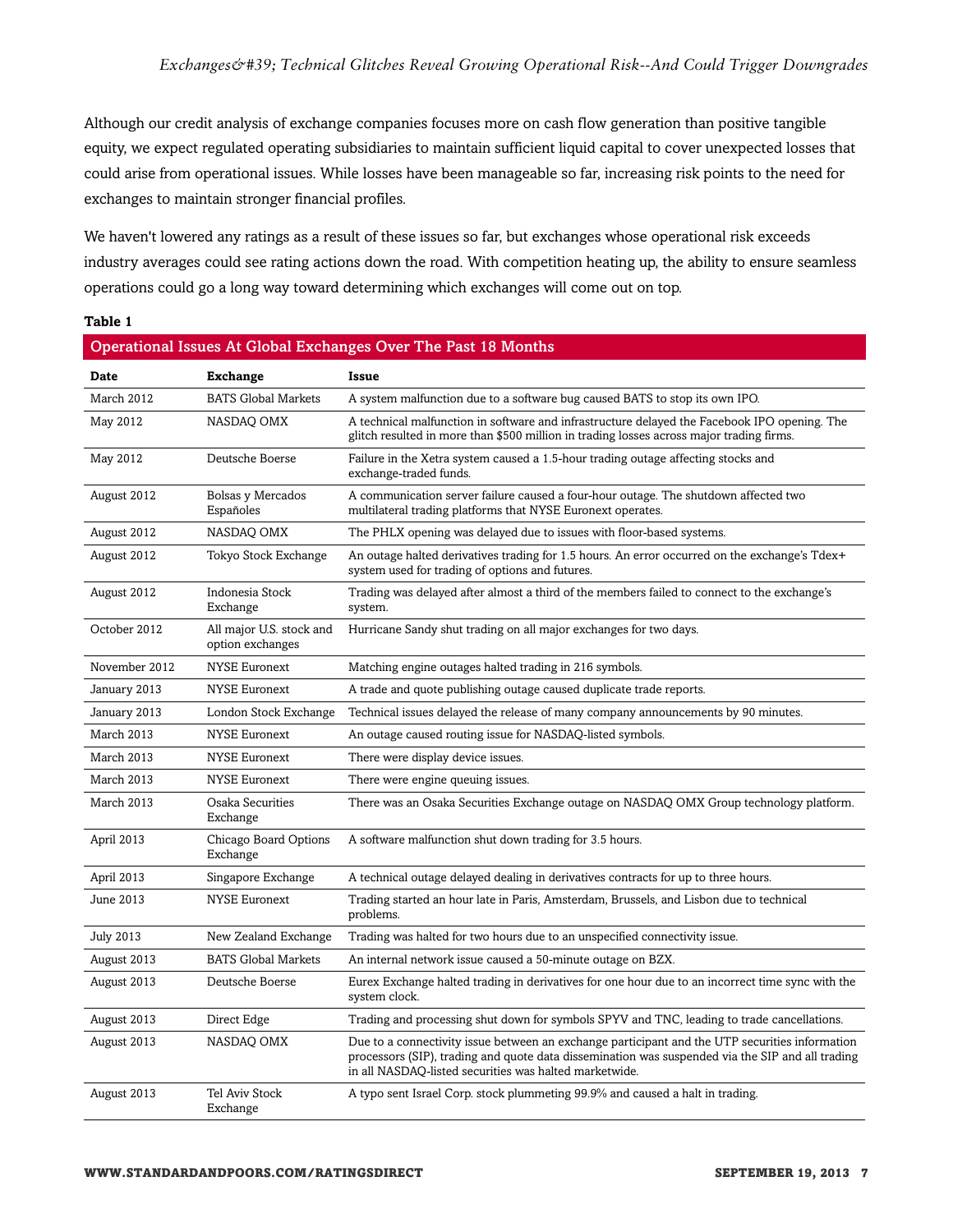#### **Table 2**

| <b>Historical Market Share Of Major U.S. Exchanges</b> |                         |                   |             |                    |  |  |
|--------------------------------------------------------|-------------------------|-------------------|-------------|--------------------|--|--|
| (%)                                                    | <b>NYSE</b>             | <b>NASDAO</b>     | <b>BATS</b> | <b>Direct Edge</b> |  |  |
|                                                        | (NYSE Floor, Arca, MKT) | (Nasdaq, PSX, BX) | (BZX, BYX)  | (EDGX, EDGA)       |  |  |
| 2005                                                   | 49.9                    | 25.4              | N/A         | N/A                |  |  |
| 2006                                                   | 48.4                    | 27.3              | 0.9         | N/A                |  |  |
| 2007                                                   | 42.9                    | 28.8              | 4.9         | N/A                |  |  |
| 2008                                                   | 35.2                    | 29.9              | 9.6         | 4.7                |  |  |
| 2009                                                   | 29.4                    | 23.1              | 10.2        | 10.9               |  |  |
| 2010                                                   | 27.7                    | 22.2              | 10.2        | 9.6                |  |  |
| 2011                                                   | 26.6                    | 21.2              | 11.2        | 9.5                |  |  |
| 2012                                                   | 24.0                    | 20.7              | 11.9        | 9.3                |  |  |
| $2013*$                                                | 22.7                    | 18.6              | 10.4        | 10.7               |  |  |

<span id="page-7-0"></span>\*As of July 2013. N/A--Not applicable. Source: Raymond James.

## Related Criteria And Research

- The Risk Profiles At Exchanges And Clearinghouses Are Rising, June 10, 2011
- Standard & Poor's Updated Methodology For Rating Exchanges And Clearinghouses, July 10, 2006